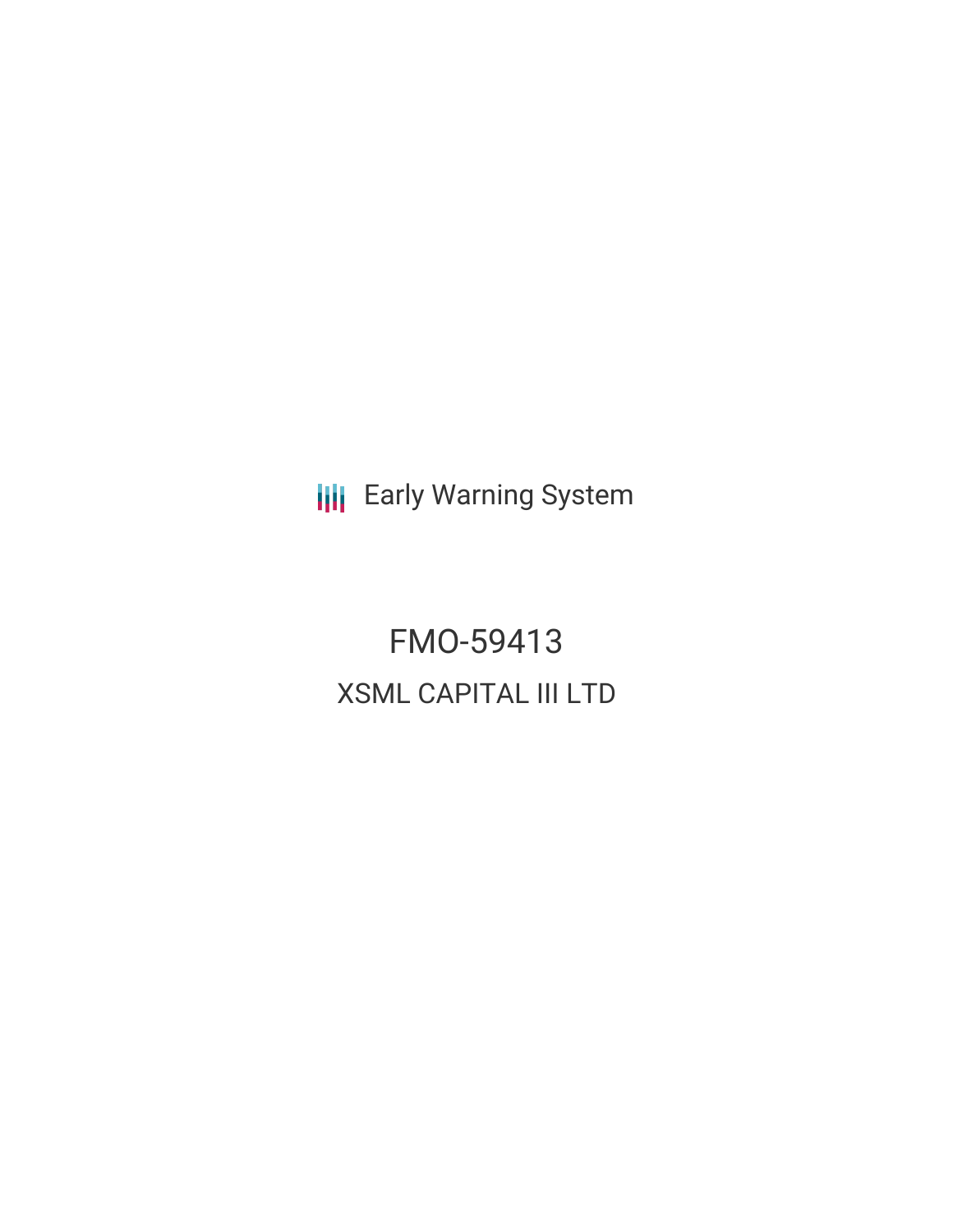

## **Quick Facts**

| <b>Financial Institutions</b>  | Netherlands Development Finance Company (FMO) |
|--------------------------------|-----------------------------------------------|
| <b>Status</b>                  | Active                                        |
| <b>Bank Risk Rating</b>        |                                               |
| <b>Voting Date</b>             | 2020-09-12                                    |
| <b>Borrower</b>                | XSML Capital III Itd                          |
| <b>Sectors</b>                 | Industry and Trade, Infrastructure            |
| <b>Investment Type(s)</b>      | Loan                                          |
| <b>Investment Amount (USD)</b> | $$0.04$ million                               |
| <b>Project Cost (USD)</b>      | \$0.04 million                                |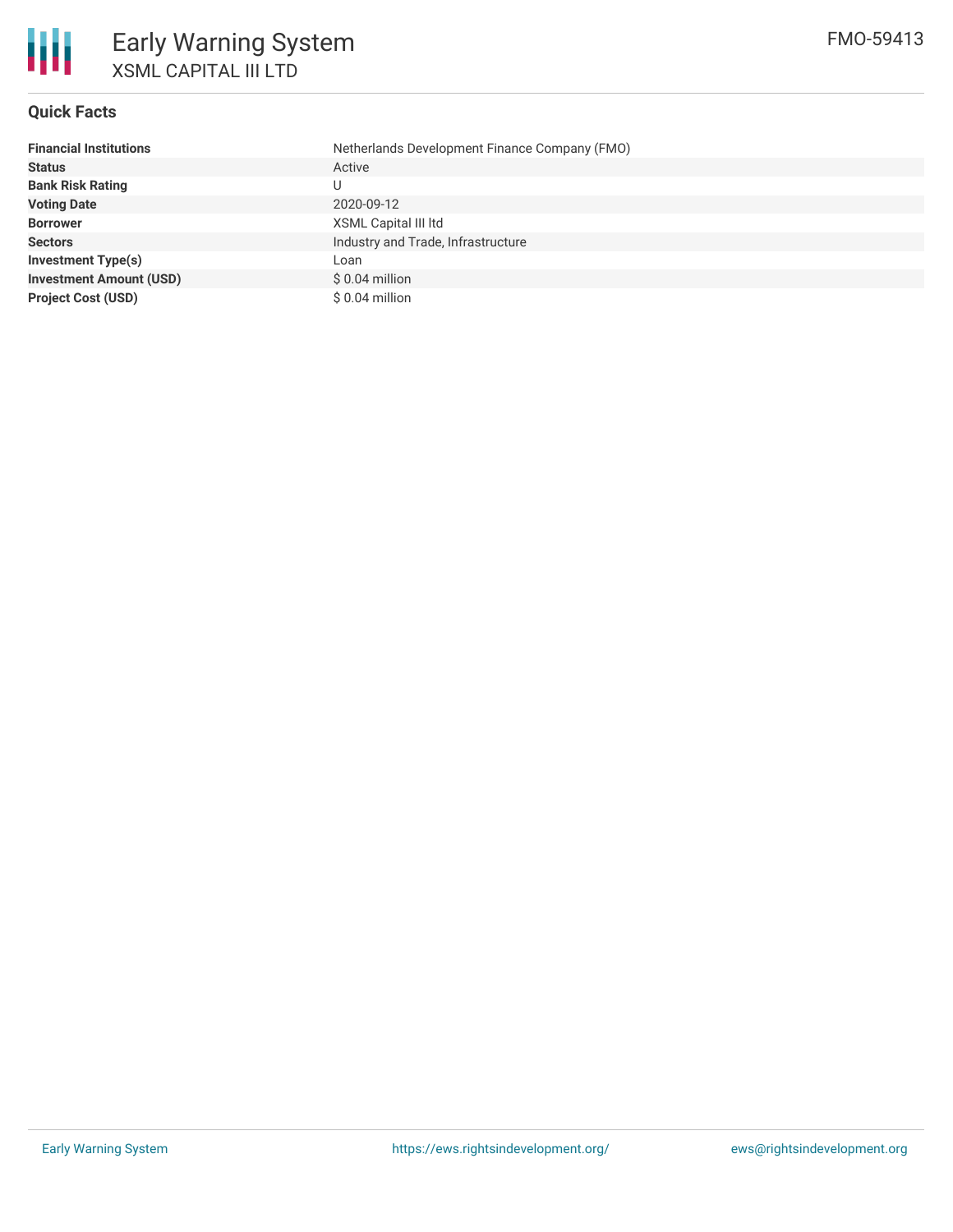

# **Project Description**

FMOs customer is XSML Capital III ltd, a PE Fund active in Africa. FMO will provide Capacity Development funds to support the customer in the following topics: HR and Diversity and Inclusion. FMO is dedicated to creating value for its customers through the provision of external guidance, knowledge, and skills transfer.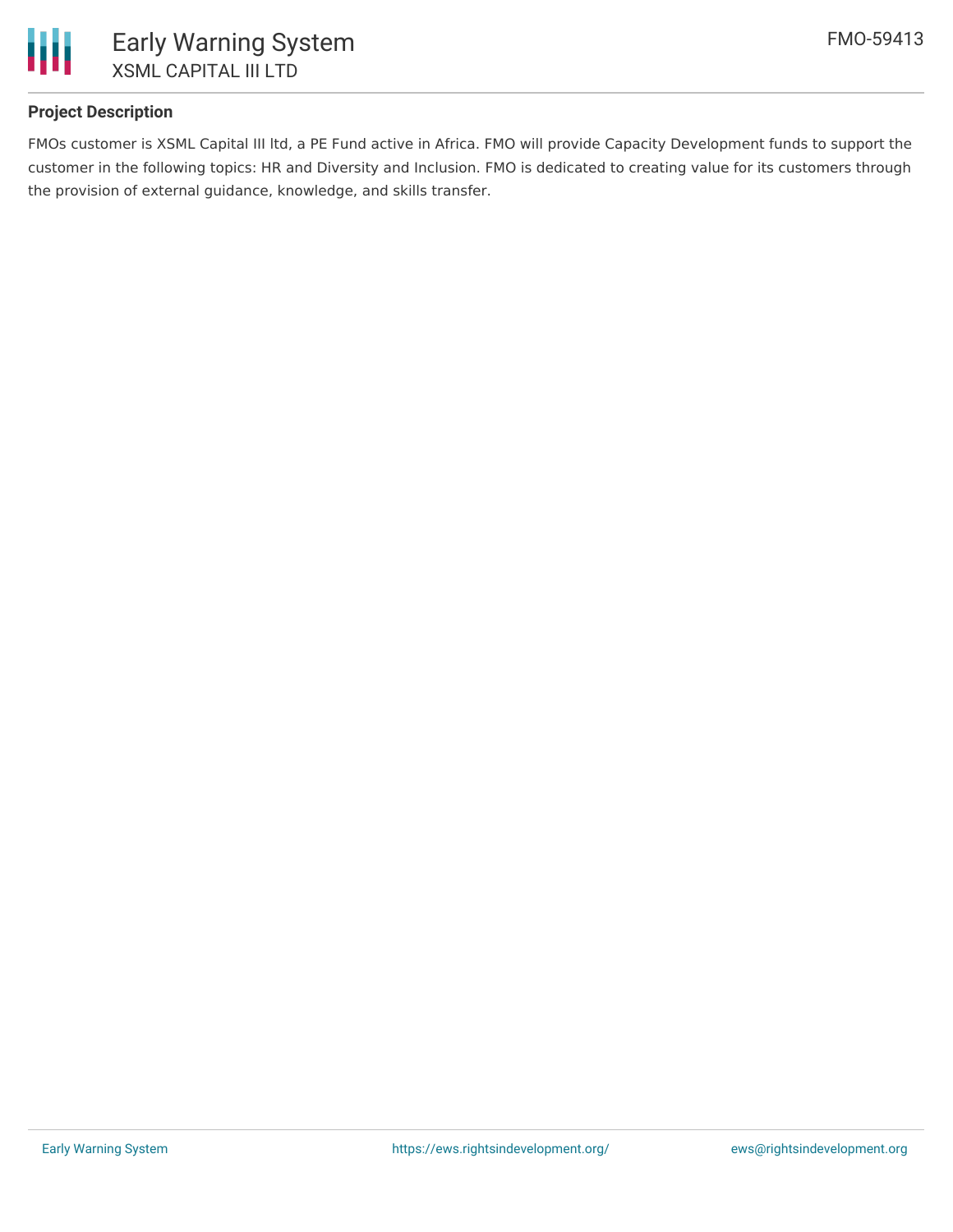

## **Investment Description**

Netherlands Development Finance Company (FMO)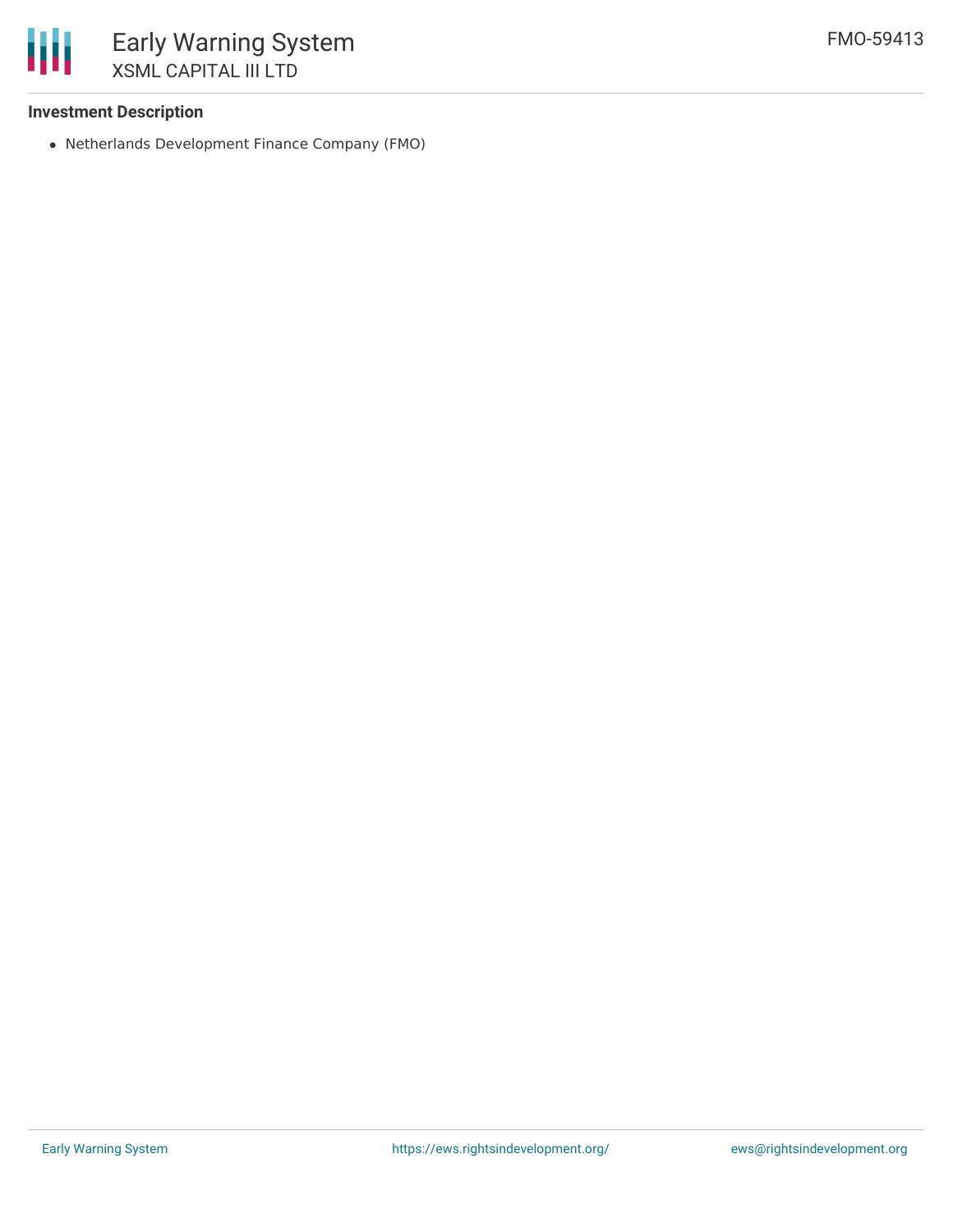

## **Contact Information**

**South Africa** +27 11 507 2500 [joburg-office@fmo.nl](mailto:joburg-office@fmo.nl)

#### ACCESS TO INFORMATION

As part of FMO's ex-ante disclosure (disclosure of transactions before contracting), you can send requests or questions for additional information to: disclosure@fmo.nl

#### ACCOUNTABILITY MECHANISM OF FMO

Communities who believe they will be negatively affected by a project funded by the Dutch Development Bank (FMO) may be able to file a complaint with the Independent Complaints Mechanism, which is the joint independent accountability mechanism of the Dutch Development Bank (FMO) and the German Investment Corporation (KfW). A complaint can be filed in writing, by email, post, or online. The complaint can be filed in English or any other language of the complainant. The Independent Complaints Mechanism is comprised of a three-member Independent Expert Panel and it can provide either problem-solving, compliance review or both, in either order. Additional information about this accountability mechanism, including a guide and template for filing a complaint, can be found at: https://www.fmo.nl/independent-complaints-mechanism